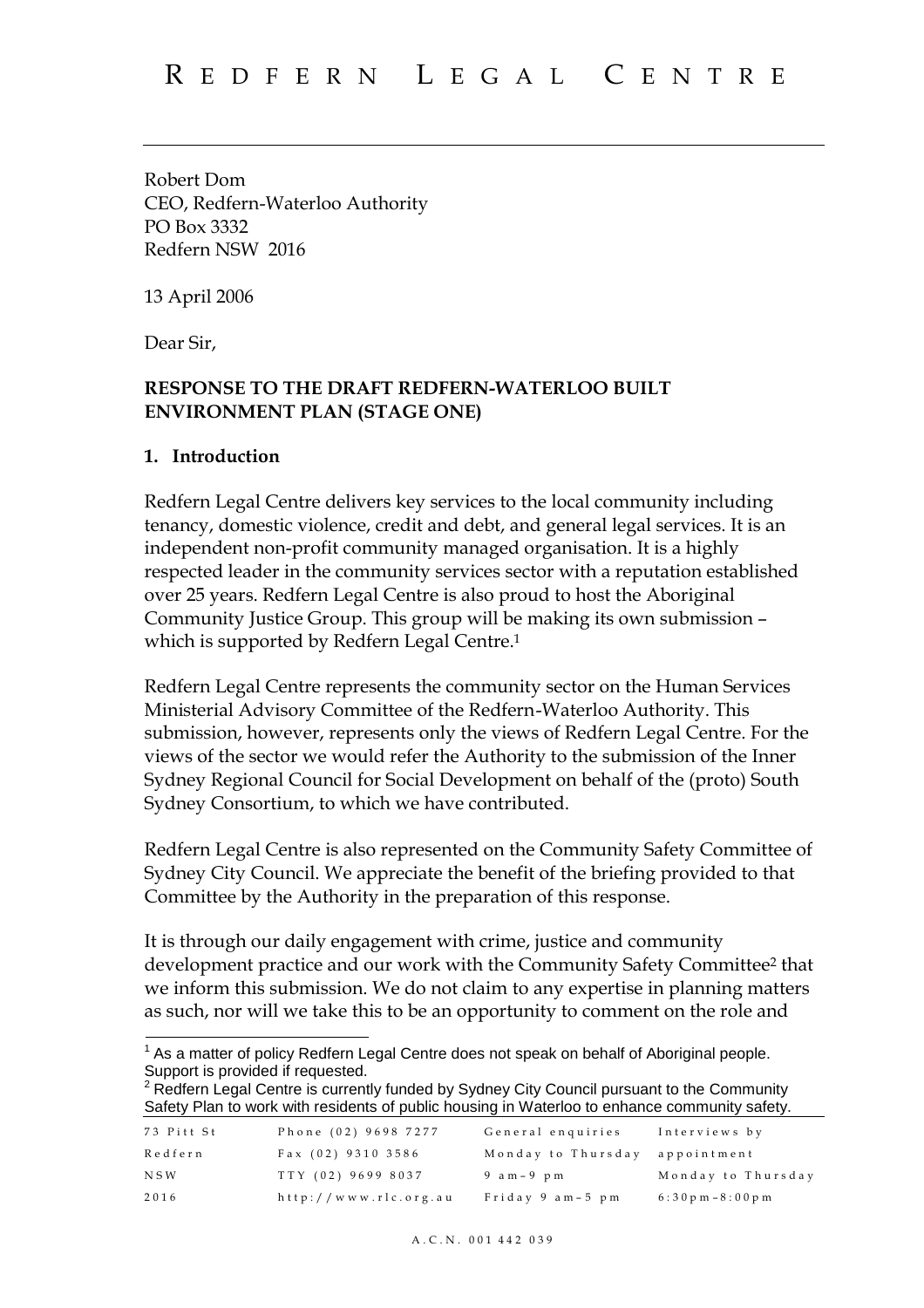structure of the Authority in relation to the rights of local residents to meaningful participation in development matters, nor the acquisition and dispossession methods employed in relation to publicly owned infrastructure. This silence should not be taken to imply acquiescence.

There is one issue of particular concern, however, which can not pass un-noted. The Aboriginal Housing Company is the only non-Government land-holder covered by this Plan that is treated with significant disrespect for its aspirations. We protest this apparent race discrimination.

# **2. Planning for safety**

The principles that should underline planning for the built environment should incorporate as core values planning for the creation and maintenance of safe public spaces.<sup>3</sup> Such an aim would also be consistent with the objectives set out in the Human Services Plan.

At overview there is little apparent alignment between the Plan for the Built Environment and the Human Services Plan – and to the extent that the Human Services Plan adopts objectives such as precinct-based and one-stop-shop service delivery it is difficult to understand how the Built Environment Plan might have had any regard to those matters.

RECOMMENDATION ONE: That a matrix be provided to show the connection of the Human Service and Built Environment Plans.

# **3. Comment on the Draft Built Environment Plan**

# 3.1 General

It is recognised in this submission (although perhaps not apparent to viewers of the Plan itself) that the Authority is not in fact planning for the whole area or even for its most significant parts but rather for the eight 'strategic sites' within the district that it has control over. Of those sites the Authority appears to have little meaningful control of the railway station and Gibbons Street area, questionable authority over 'Eveleigh St' (the Block) which leaves it as essentially the government's real estate agent for the sale of the school, the hospital, and the court house and as the rental agent for the ATP.

The plan is unclear about the status of its intentions with regard to the Redfern Station area, and also it appears to have no engagement with planning for roads. This community is afflicted by being dissected by a number of major roads the

<sup>&</sup>lt;sup>3</sup> See Appendix A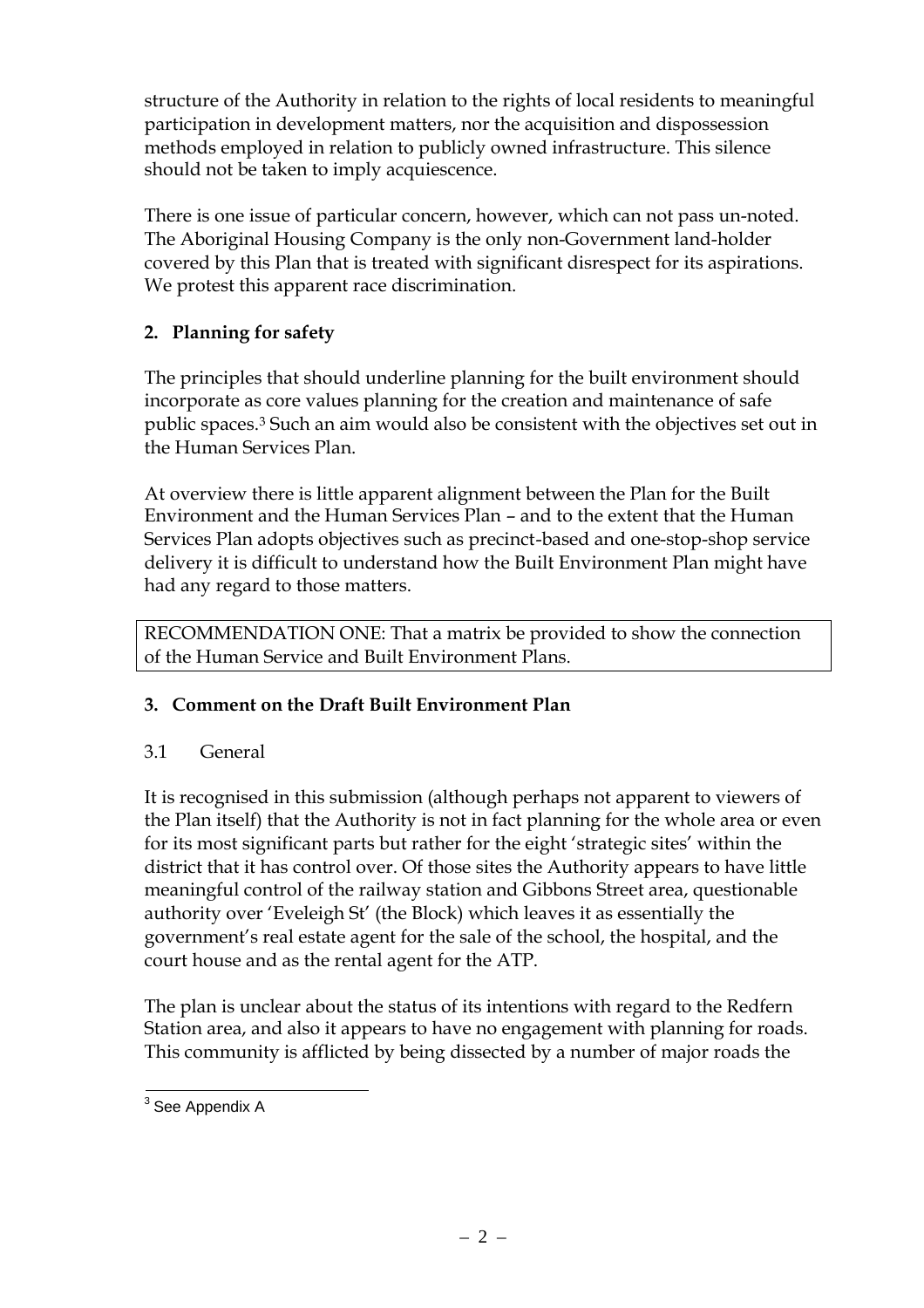effect of which is significant to the safety and access to services of the local community.

RECOMMENDATION 2: That advice from the State Rail Authority and the Roads and Traffic Authority on this plan be sought and made publicly available for public comment prior to the finalisation of this plan.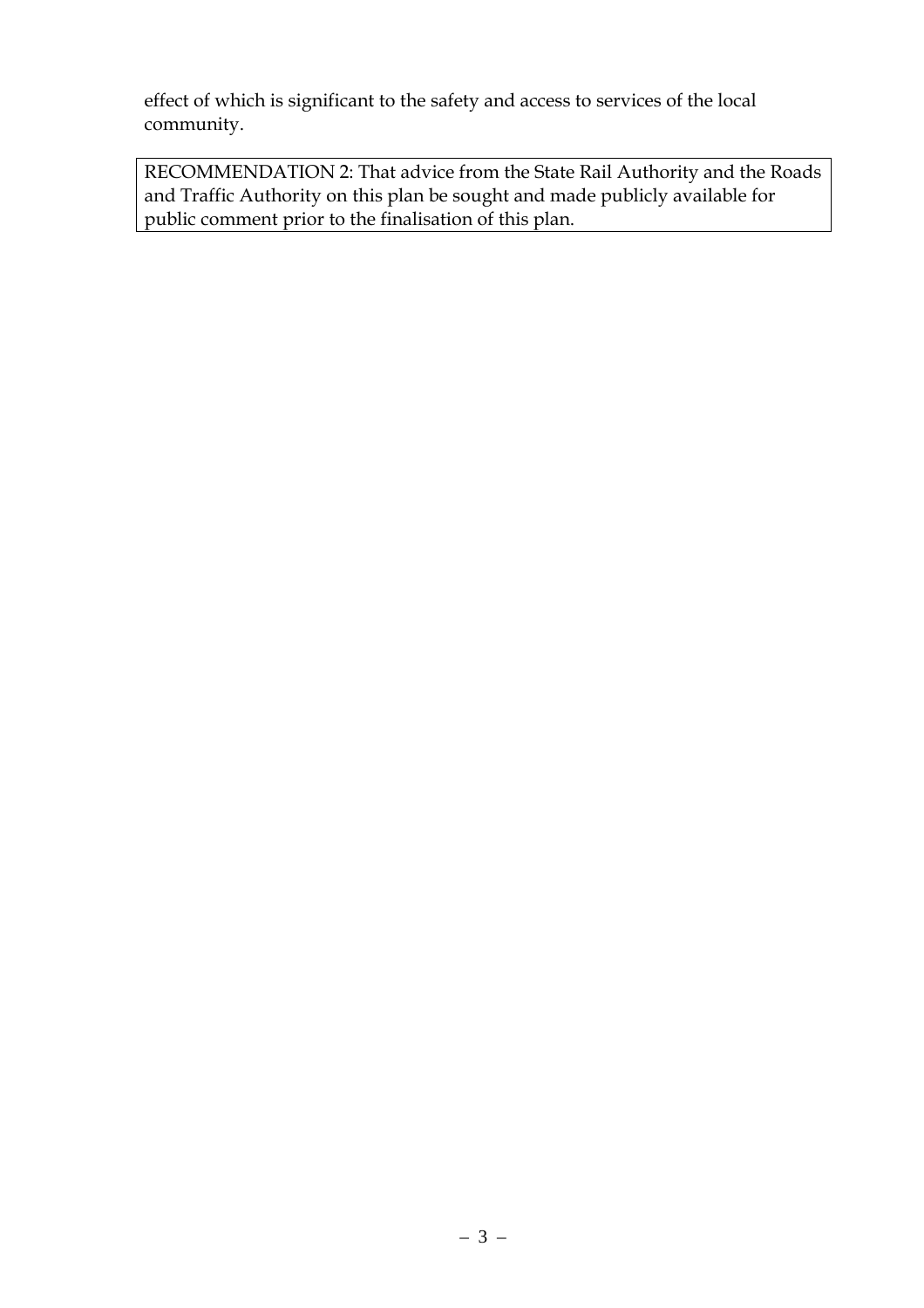### 3.2 Safe Places in the Redfern Station Area

The Plan provides for very small public areas both on the eastern and northern (The Block) side of the railway station. The Plan allows for very tall buildings around this area. This area is already known to be unsafe and for pedestrians exiting the railway station towards the East it is already subject to both a wind tunnel experience and the effect of very fast through traffic on the road. These small areas in highly uncomfortable environments are likely to discourage any positive community use of the space and may become havens for muggers. They are not at all likely to become the pictures of comfortable outdoor living depicted in the draft document.

RECOMMENDATION 3 : That wind tunnel effects and traffic volume measurements be undertaken for the Redfern Station area and that these investigations be made publicly available prior to the finalisation of the Plan

### 3.3 Safe tunnels and walkways

The draft Plan provides for a potential pedestrian and cycle bridge (North Eveleigh). Who would be likely to use this at what times and at what volumes? From a safety perspective it seems relevant to suggest that this might be an ideal spot for a robbery. It is not clear from the draft what width (significant if one needs to get away) what lighting or surveillance, or whether any consideration has been given to the 'London Bridge' model where it is actually broad enough to be its own retail area with the associated benefits of volume and surveillance. A tunnel is also problematic from a safety perspective. The tunnel appears to go from the Technology Park to nowhere in particular, except it happens to be close to Sydney University. It appears that this might provide parking for Sydney University (which is in the process of decreasing its on-campus parking)

A designated vehicle route may also be accessed by those on foot and by those with criminal intent. The Technology Park is under-utilised despite being the recipient of significant previous efforts of the state-as-real-estate-agent so it seems reasonable to ask what community safety considerations are being built into its development.

RECOMMENDATION 4: That usage and community safety surveys be undertaken and the results be made public prior to the finalisation of the Plan concerning tunnels and walkways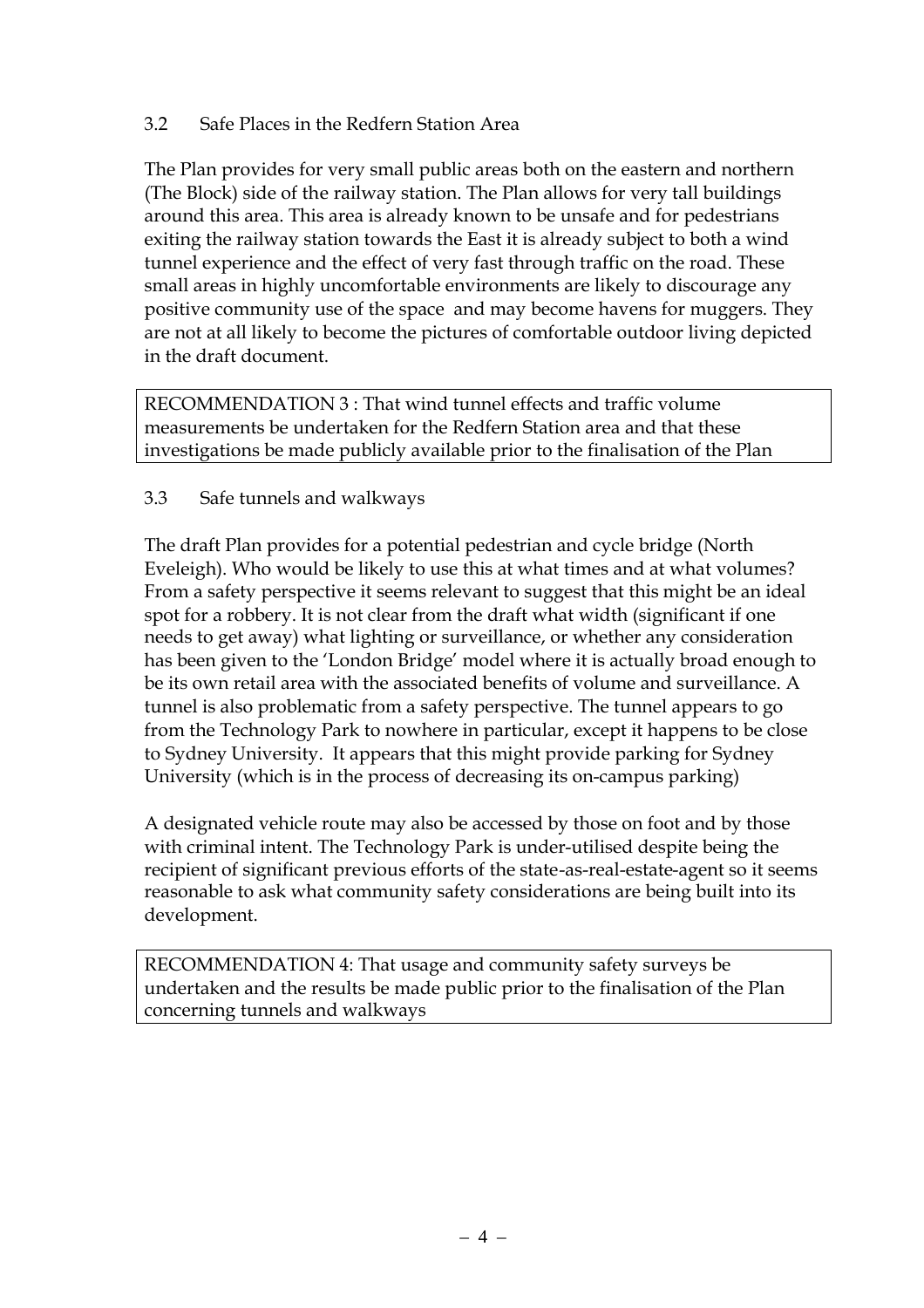### 3.4 Provision for public spaces

The Plan has ample opportunity to provide for some publicly accessible space in Redfern as a result of its control over the dispossession of all of the properties it covers including the public school, the hospital and the court house. It is noted that the only one with a requirement to do so is the Block.

From a community safety perspective we would urge further consideration not only of more and enhanced outdoor public spaces but also consideration of the community safety aspects of proposed developments.

For example if it is proposed that the Redfern School site be used for an elite athletes program how will the children who today use that open space to kick the footy be compensated? We understand that the current plan does not include public access to the former school oval area – which is currently unfenced and therefore available.

#### 3.5 Planning for public services

We note that planning for the future of the Rachel Foster Hospital site does not require (although it 'allows for' ) any public purpose. Many members of the communities we serve remember their fundraising for that hospital – many others recognise its iconic status as the first that allowed and supported women in medical practice. To sell it off for housing on a commercial basis is a profound disrespect to all those communities.

A cross-reference to the human services plan would show the need for appropriate facilities in the area for drug and alcohol and elder care. Surely there is a more appropriate outcome than this?

From other evidence we understand that it is anticipated that there will be an increase in the population for the area. It seems relevant to question the removal of facilities such as schools and hospitals in this context.

The Authority is aware of our concerns about the closure of Redfern Local Court. From a planning perspective we take this opportunity to draw to attention the fact that if there are difficulties in the CBD concerning access to Government facilities it is surely efficient to outsource to venues that are in walking distance and/or well served by public transport and can fulfil development objectives?

From a safety perspective the closure of Redfern Local Court deprives the community of a significant symbol and focus for peace and good order. It deprives the local community of the facilities to take responsibility for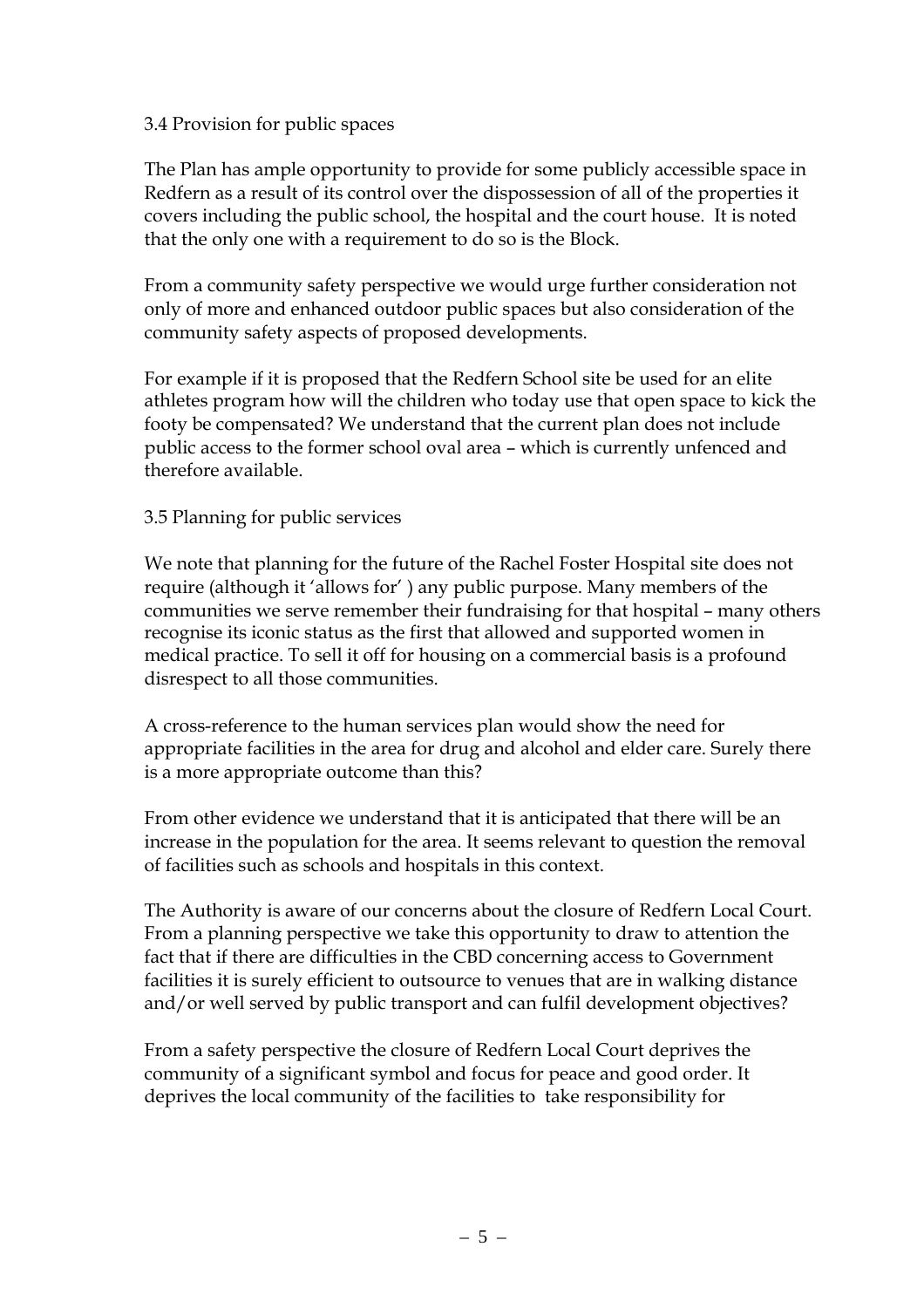governance of their own affairs. Sending local matters to the large central court complex at Downing Centre is alienating, prevents the unique circumstances of Redfern-Waterloo from being taken into account, and ultimately is not likely to further the aim of improving community safety and amenity. Chronically alienated offenders are more likely to re-offend than those who can be dealt with in a manner that is appropriate to their rehabilitation needs and is constructed in a meaningful community context.

RECOMMENDATION 5: That Redfern Local Court be retained in public ownership and used for a purpose that promotes justice and safety.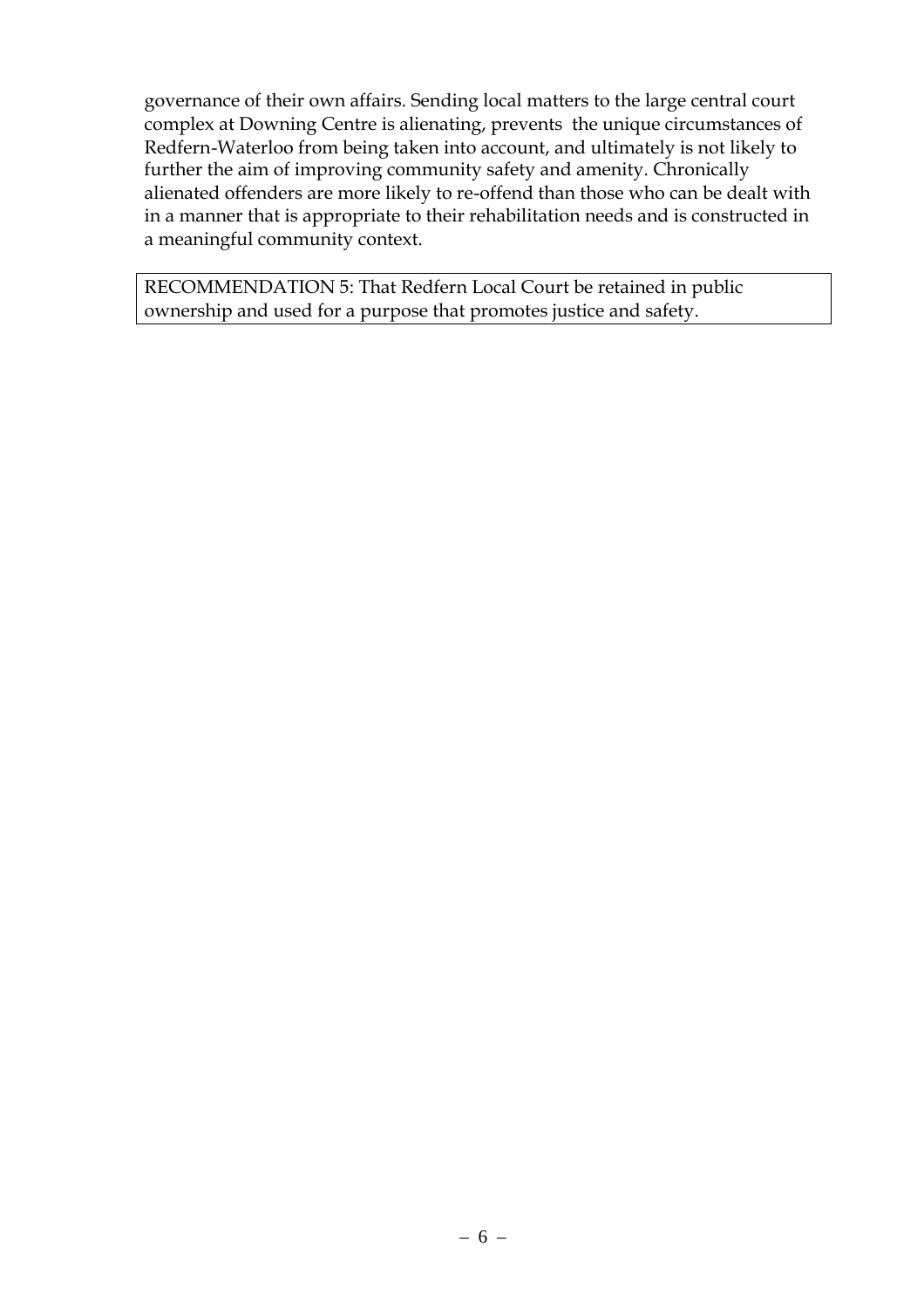Overall it is not clear from the document how this plan for eight distinct and separate sites might relate to the general SEPP for this area or the Metropolitan Strategy for Sydney. The treatment of major transport corridors, the development of Green Square and the airport precinct and the approach to the preservation of heritage and open spaces do not appear to have been considered in relation to this plan. To enable a more meaningful public consultation process the Authority should provide this contextual information.

Yours sincerely **REDFERN LEGAL CENTRE**

Helen Campbell Executive Officer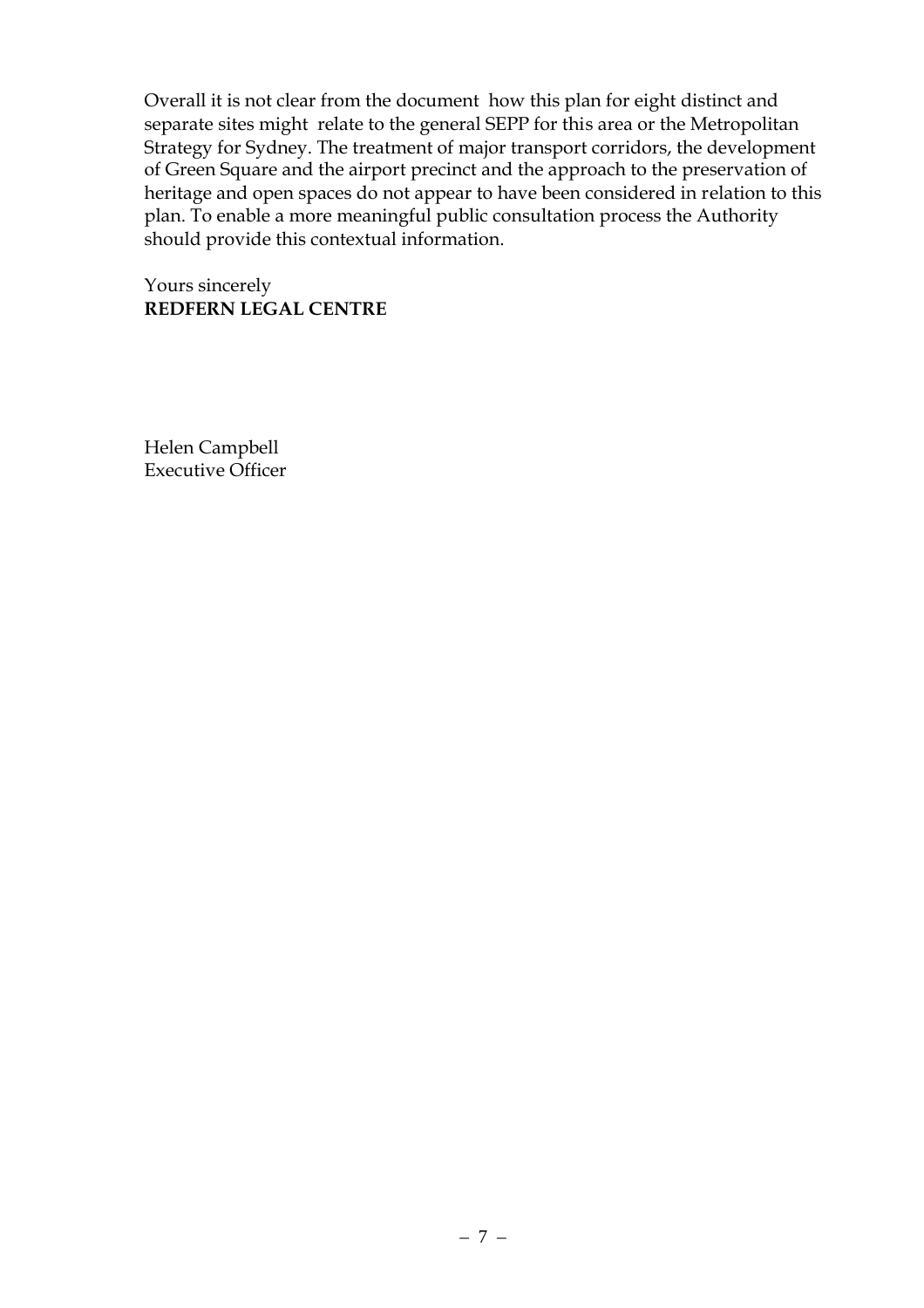Appendix A:

#### **An approach to planning for safety:**

A: How do people use public spaces

- A:1 For transport Walking, cycling Public Transport – buses, trains, taxis, community Disability and child perambulatory vehicles Private cars and motor bikes Delivery and industrial vehicles Parking and pick-up points for most of the above
- A:2 For access to services Shopping Petrol stations Schools and colleges Hospitals and medical services Government agencies such as Centrelink Police, courts, legal services

### A:3 For recreation

"Civic" spaces – town squares Parks – including pet-friendly spaces Sporting areas Shopping malls Railway station precincts and bus interchanges Areas around public buildings eg around a town hall Areas around other entertainment venues eg movie venues Unacknowledged activities eg drug use, prostitution, gambling

B: When do people use public spaces

- B:1 Time of day/Day of week **Commuters** School children **Shoppers** Entertainment service users Homeless persons
- B:2 Time/date of year Local festivals Traditional events of religious significance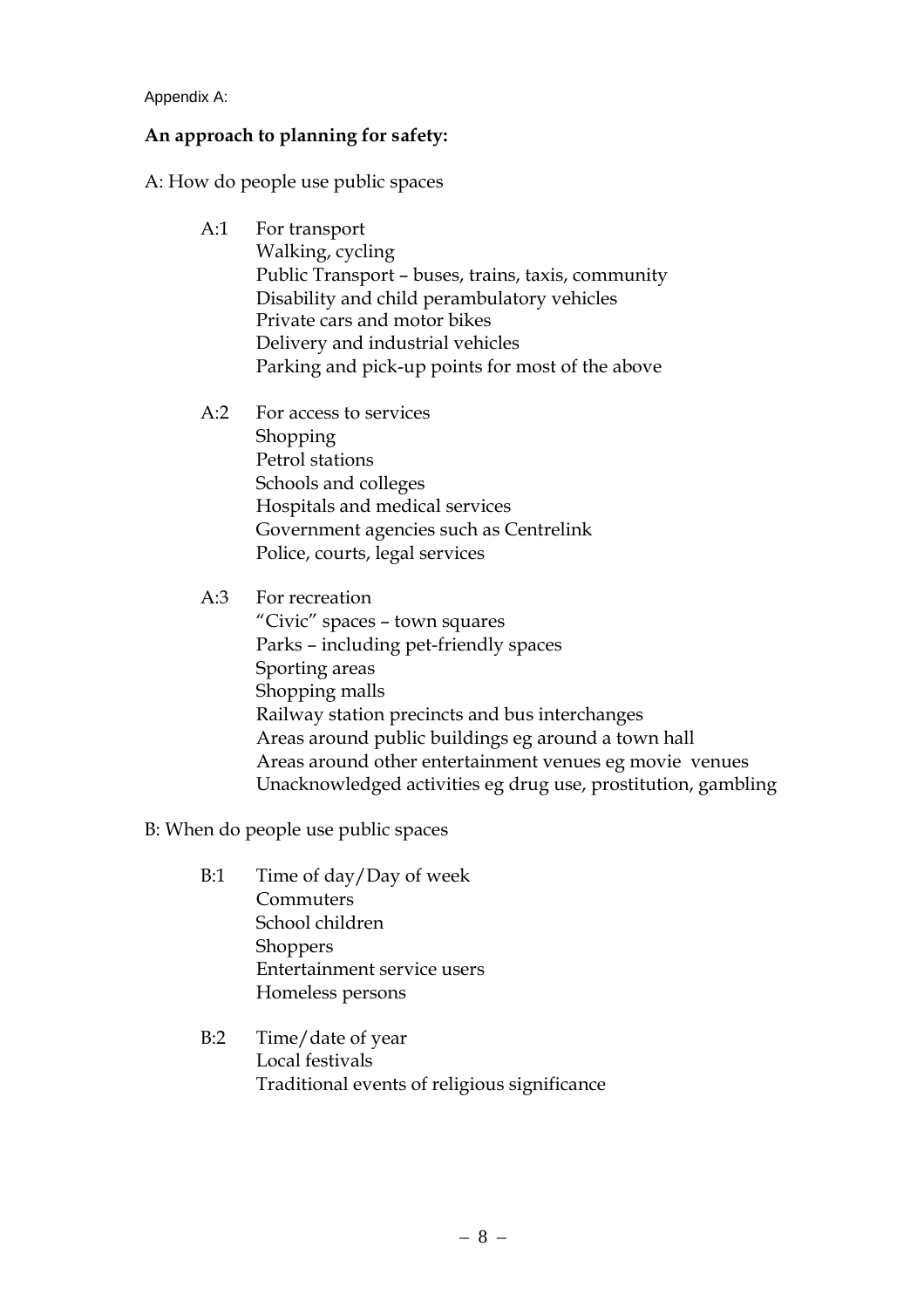Major events eg music concerts/sporting fixtures anniversariesExtraordinary events Funerals of great community interest Rallies and demonstrations Outbreaks of community unrest